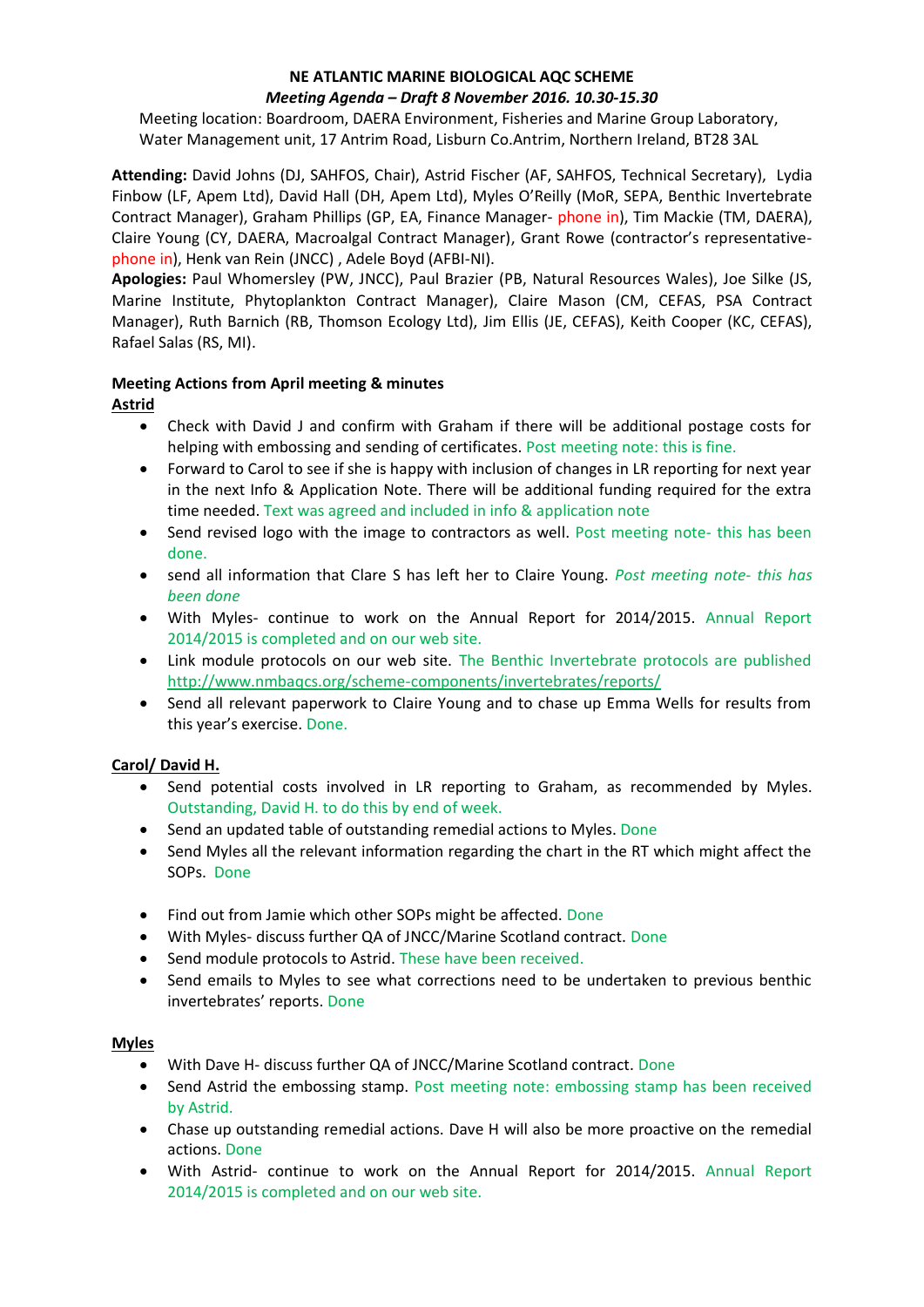## **Tim**

- Speak with Paul W/ Amy about organising a small photo or video test together with Committee members who have an interest in epibiota. Outstanding. Tim to arrange a meeting with Henk.
- Send Astrid Claire Young's email. *Post meeting note- this has been done.*
- Discuss options for support for UNICORN with Graham. Tim has had a brief discussion with Graham. Roger is making enquiries if Thomson failed to provide support if we are entitled to continue to develop the escrow agreement. It is with the Business partners at the moment. Action Graham to chase.
- Send the Population Genetics project run by Dr Patrick Collins at QUB information to Astrid. Tim has forwarded the details to Astrid.

## **Claire Young**

- Send standard operating procedures regarding macroalgae to Astrid after the meeting. *Post meeting note: these have been received.*
- Send her contact details to Astrid. *Done.*

### **David J**

• Ask Joe and Rafael to call in at meetings. *Done.*

### **Keith**

• Contact David H to offer any information that can be of value for the Taxonomic Discrimination Protocol. This was in regards to the bivalve identification images that Cefas has, which show at which level a bivalve can be taken to genus, to family or just to 'bivalve'. Action Keith to find out if these can be made available or if the photos are copyrighted.

### **Sarah/Ruth**

• Find out if IFM have gone ahead with their workshop (if they had enough interest) and to try to cooperate with IFM to collaborate with workshops.

### **All**

• If anyone can find an appropriate link for the list of invasive species to send it to David H so he can use it to source materials for invertebrates, and also send it to Claire Y for macroalgae. Action Tim to send most recent list to David H.

### **Claire M**

• Ask around at Cefas if new surveys wish to contribute to Population Genetics project run by Dr Patrick Collins at QUB. Completed – Paul McIlwaine collected samples. Tim will send a reminder if Patrick would like to continue his study this year.

A query was raised what has happened with the asbestos within labs? David H. can only remember one project where asbestos was suspected. SEPA are refraining from doing PSA samples in shipping channels and harbours and are awaiting guidance.

### **Minutes of the last meeting**

April meeting minutes were approved.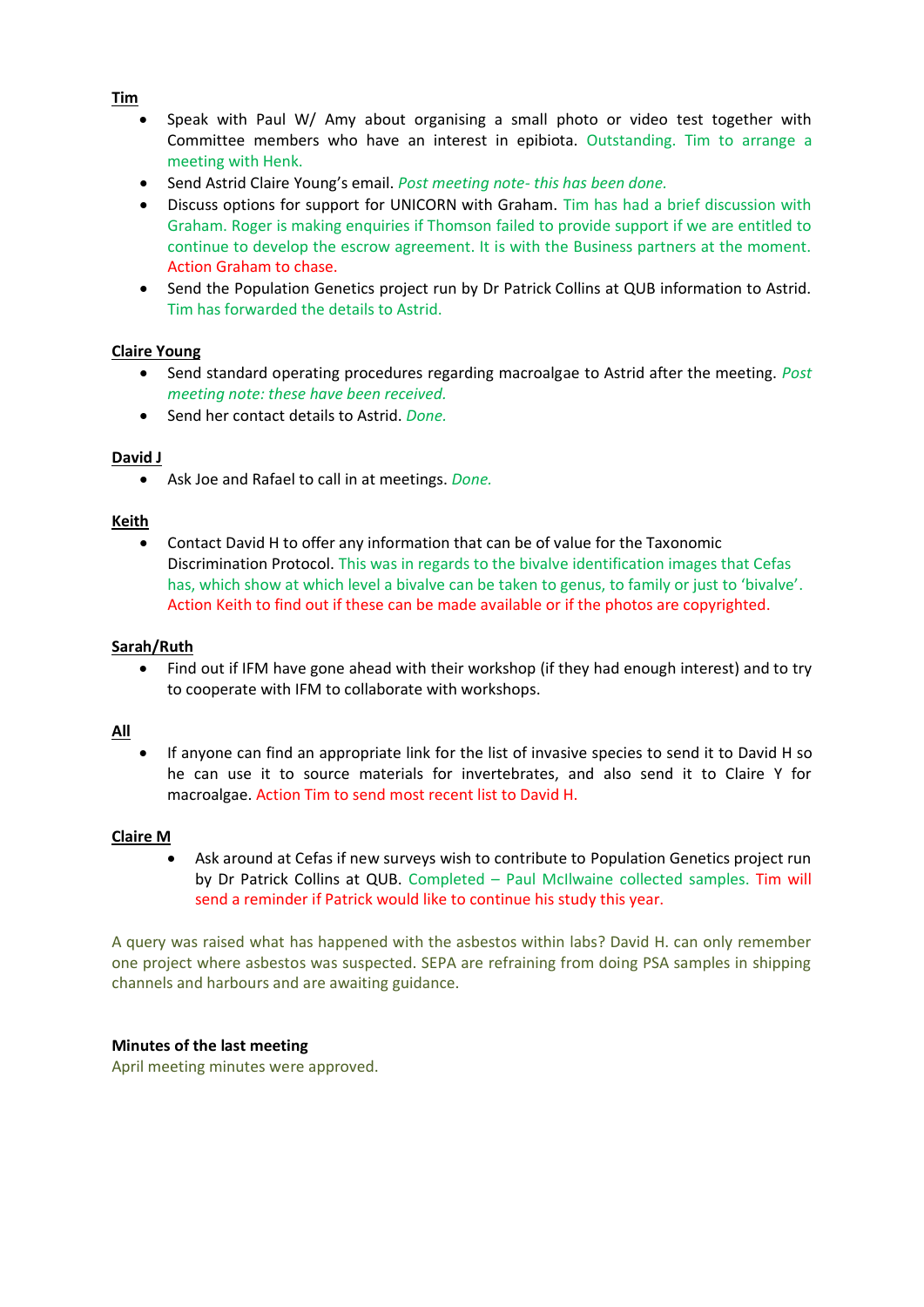### **Epibiota update**

The sampling and analysis guidelines have now been put together and we are considering developing a ring test for final guidelines for quality control. The last test by Envision was a few years back and NMBAQC had considered an inhouse test before to reduce costs, however, other priorities have prevented this from happening. Tim has some video footage that we could use to produce a small test, but we would need some more including what species are identified in these. We could have 10 images you need to identify or short videoclips, with arrows showing what needs to be identified. The test would run to standardise levels of identification and not forcing them. The videos could be shared via a dropbox account. We could look at for example nephrops burrows, hard substratums, and deep-water species. Astrid has the old Envision material that was used in previous ringtests. Action Astrid to send this to Henk, Paul W. and Tim. David J. mentioned that he had asked Emma Sheehan from University of Plymouth about this before and she is happy to share video imagery from Lyme Bay surveys. Myles may have some Sepa video material with nephrops burrows, SNH have analysed these so he will have to enquire about the results.

If would be good to also include some locations near fish-farms. Tim mentioned his 'pin the tail on the donkey' PSA exercise in which it has been proven that from imagery alone fine particles are generally underestimated. It would be good to include some fine materials as well as communities in a test. Action Tim, Paul W. and Henk to get together and discuss the possibility of a ring test and subsequent workshop.

### **Phytoplankton update**

The ring test enumeration and identification exercises have been completed. The preliminary results have been sent to participants for checking. The workshop will be held from 26 Nov -1 December in Hillerød, Denmark, and will include lectures on dinoflagellates from the *Diplopsalis* group*, Tripos (Ceratium)* and *Protoperidinium*.

### **Priorities from HBDSEG**

David J went to the last HBDSEG meeting. They are keen for us to focus on MSFD indicator development, including seabird and cetacean monitoring. The next meeting is in February 2017, action all to let David J know if there is anything you would like to be discussed. HBDSEG also mentioned that they should approve the NMBAQC annual report. David J also mentioned that the Seafish Industry Authority had offices in Edinburgh that they rent out (via Bill Turrell), which may be an option for future NMBAQC meetings.

### **Contractor's update APEM - PSA Update**

# **2016-17, Year 23**

| . <b>.</b>     |         |         |               |
|----------------|---------|---------|---------------|
| <b>LabCode</b> | PS60/61 | PS62/63 | PS-OS07/08/09 |
| PSA_2301       |         |         |               |
| PSA_2302       |         |         | 1             |
| PSA_2303       |         |         |               |
| PSA_2304       |         |         |               |
| PSA_2305       |         | 1       |               |
| PSA_2306       |         |         | 1             |
| PSA_2307       |         |         |               |
| PSA_2308       |         |         |               |
| PSA_2309       |         | 1       | 1             |
| PSA_2310       | 1       | 1       |               |
| PSA_2311       |         |         | $\mathbf{1}$  |
| PSA_2312       |         |         | 1             |
| PSA_2313       |         | 1       | $\mathbf{1}$  |
| PSA_2314       |         | -       |               |
| PSA_2315       |         |         |               |

### **1. Subscriptions**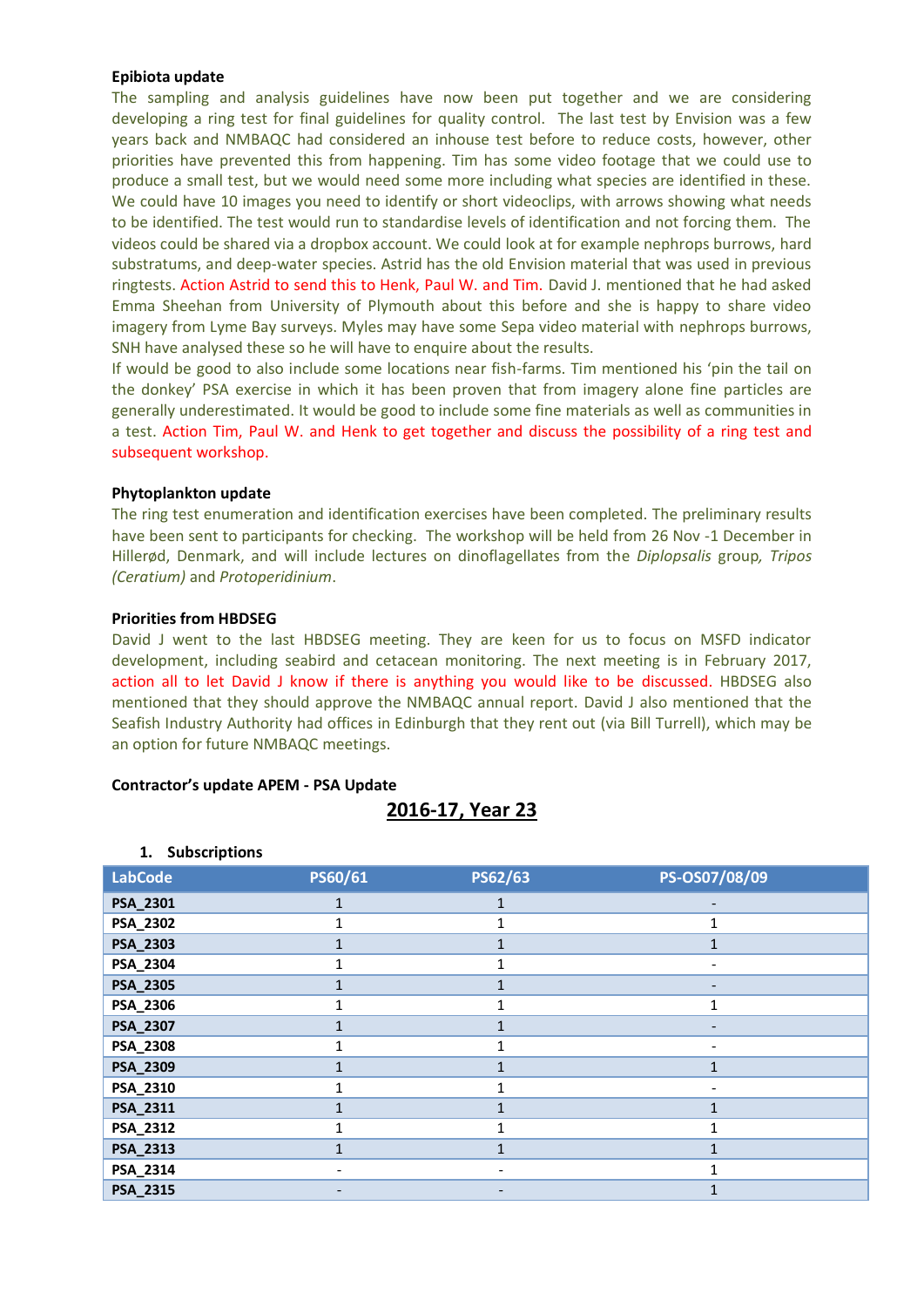| <b>LabCode</b>  | PS60/61                  | PS62/63                  | PS-OS07/08/09 |
|-----------------|--------------------------|--------------------------|---------------|
| <b>PSA_2316</b> | $\overline{\phantom{0}}$ | $\overline{\phantom{0}}$ |               |
| PSA_2317        | $\overline{\phantom{a}}$ | $\overline{\phantom{0}}$ |               |
| <b>PSA_2318</b> | $\overline{\phantom{0}}$ | $\overline{\phantom{0}}$ |               |
| PSA_2319        | $\overline{\phantom{a}}$ | $\overline{\phantom{0}}$ |               |
| <b>PSA_2320</b> |                          |                          |               |
|                 | 14                       | 14                       | 14            |

# **2. 2016-2017, Year 23 Operations**

All PS exercises were distributed in line with the 2016-2017 timetable (available below). The deadline for PS-OS submission was extended to increase returns. All exercises are active. Returns and results are summarised in the table below.

| <b>Exercise</b>   | <b>Status</b>                                | <b>Returns / Comments</b>     |
|-------------------|----------------------------------------------|-------------------------------|
| <b>PS60</b>       | Samples distributed 25/05/16                 | Mud/Sand Test                 |
|                   | Sample deadline passed 29/07/16              | 14 out of 14 returns received |
|                   | Interim report deadline (12/08/16)           |                               |
|                   | Exercise complete                            |                               |
| <b>PS61</b>       | Samples distributed 25/05/16                 | Sand/ Gravel Test             |
|                   | Sample deadline passed 29/07/16              | 14 out of 14 returns received |
|                   | Interim report deadline (12/08/16)           |                               |
|                   | Exercise complete                            |                               |
| <b>PS62</b>       | Samples distributed 12/10/16                 | <b>Diamicton Test</b>         |
|                   | Sample deadline 16/12/16                     | 0 out of 14 returns received  |
|                   | Interim report deadline (13/01/17)           |                               |
|                   | Exercise active                              |                               |
| <b>PS63</b>       | Samples distributed 12/10/16                 | <b>Gravel Test</b>            |
|                   | Sample deadline 16/12/16                     | 0 out of 14 returns received  |
|                   | Interim report deadline (13/01/17)           |                               |
|                   | Exercise active                              |                               |
| <b>PS-OS07-09</b> | Samples requested 25/05/16                   | 9 out of 14 lists of samples  |
|                   | Data submission deadline passed (08/06/16)   | 9 out of 14 datasets received |
|                   | Sample submission deadline passed (27/07/16) | 27 out of 42 samples selected |
|                   | Deadlines extended                           | 27 out of 42 samples received |
|                   | Report deadline (24/02/2017)                 |                               |
|                   | Exercise active                              |                               |

# **a. Issues arising**

The final versions of the PS60 & 61 reports for upload to the website have been delayed due to the re-analysis of the sample PS60 by one laboratory. There were issues arising from their laser data therefore they were sent one of the benchmark replicates to re-analyse to determine whether the problem was the sample or equipment/procedural. Investigations are still on-going and hope to be resolved soon.

After the circulation of the interim reports there were a few comments from participants on the new format of the report as it no longer includes Pass/Fail flags based on z-scores. At the end of Year 22 it was decided that instead of z-scores, the PS reports would be more like the PS-OS reports with participants receiving a "Good" or "Review" flag based on the laser processing, sieve processing, data merging and sample statistics. It was felt that this was more informative than a pass/fail based on overall statistics, where methodological errors are overlooked. One lab commented that changing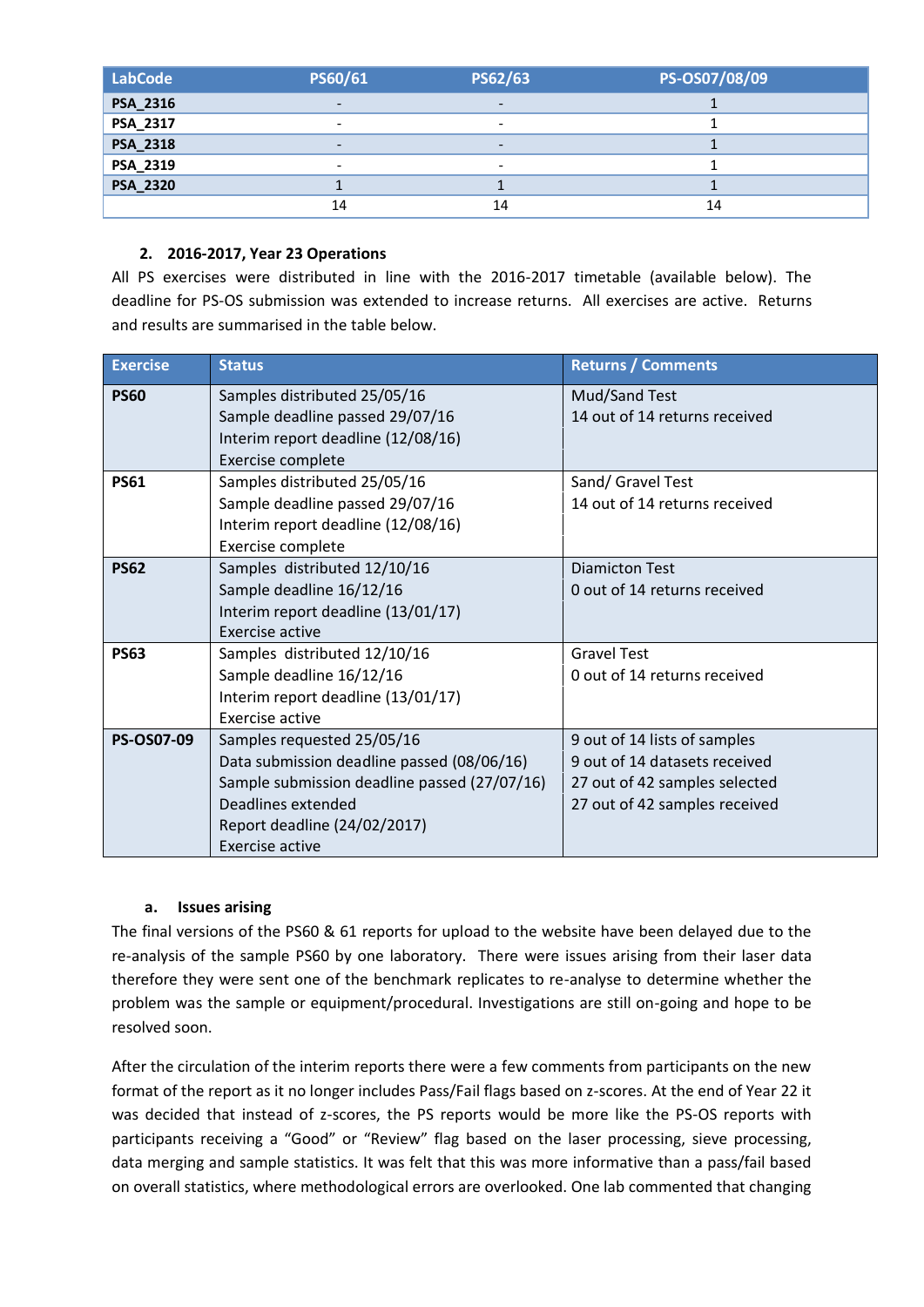the report format makes it difficult to carry out any trend monitoring on their submissions as they are unable to compare like with like. The final PS60 & 61 reports and future PS reports will contain z-sores on the sieve and laser data separately rather than the final data, although the result of the zscore will be taken into consideration it will not determine whether a Good or Review flag is awarded.

The PS-OS deadline had been extended to the end of October for many of the Government agencies, reminders have been sent to these participants to collect data and samples.

| <b>Module / Exercise</b> | <b>Event</b>                                  | <b>Date</b> |
|--------------------------|-----------------------------------------------|-------------|
| PS60 & PS61              | Samples distributed                           | 25/05/16    |
|                          | Results deadline                              | 29/07/16    |
|                          | Interim reports                               | 12/08/16    |
|                          | Final report                                  | 28/10/16    |
|                          |                                               |             |
| PS62 & PS63              | Samples distributed                           | 12/10/16    |
|                          | Results deadline                              | 16/12/16    |
|                          | Interim reports                               | 13/01/17    |
|                          | Final report                                  | 13/03/17    |
|                          |                                               |             |
| PS-OS07-09               | Request for sample data distributed           | 25/05/16    |
|                          | Data submission deadline for sample selection | 08/06/16    |
|                          | Selected samples submission deadline          | 27/07/16    |
|                          | Interim reports                               | 24/02/17    |
|                          | Final report                                  | 31/03/17    |
|                          |                                               |             |
| Workshop - TBC           | <b>TBC</b>                                    | TBC         |

**Particle Size Component 2016-2017 Timetable (Scheme Year 23)**

Claire M is looking into what outliers make the z-score wrong, and also into the use of dispersants. Claire M will have a meeting with Ken Pye to discuss the annual report. There will possibly be a workshop next year spring, in Swansea.

## **Contractor's update APEM - Benthic Invertebrates update**

# **2016-17, Year 23**

## **1. Subscriptions**

| <b>LabCode</b> | RT51/52 | <b>LR21</b>              | OS62/63/64               |
|----------------|---------|--------------------------|--------------------------|
| <b>BI_2301</b> |         | -                        | $\overline{\phantom{a}}$ |
| <b>BI_2302</b> |         | 1                        |                          |
| <b>BI_2303</b> |         |                          |                          |
| <b>BI_2304</b> |         | 1                        | 1                        |
| <b>BI_2305</b> |         |                          | -                        |
| <b>BI_2306</b> |         | $\overline{\phantom{a}}$ | $\overline{\phantom{a}}$ |
| <b>BI_2307</b> |         | $\overline{\phantom{a}}$ |                          |
| <b>BI_2308</b> |         |                          |                          |
| <b>BI_2309</b> |         | $\mathbf{1}$             |                          |
| <b>BI_2310</b> |         |                          |                          |
| <b>BI_2311</b> |         | $\overline{\phantom{a}}$ |                          |
| <b>BI_2312</b> |         | 1                        |                          |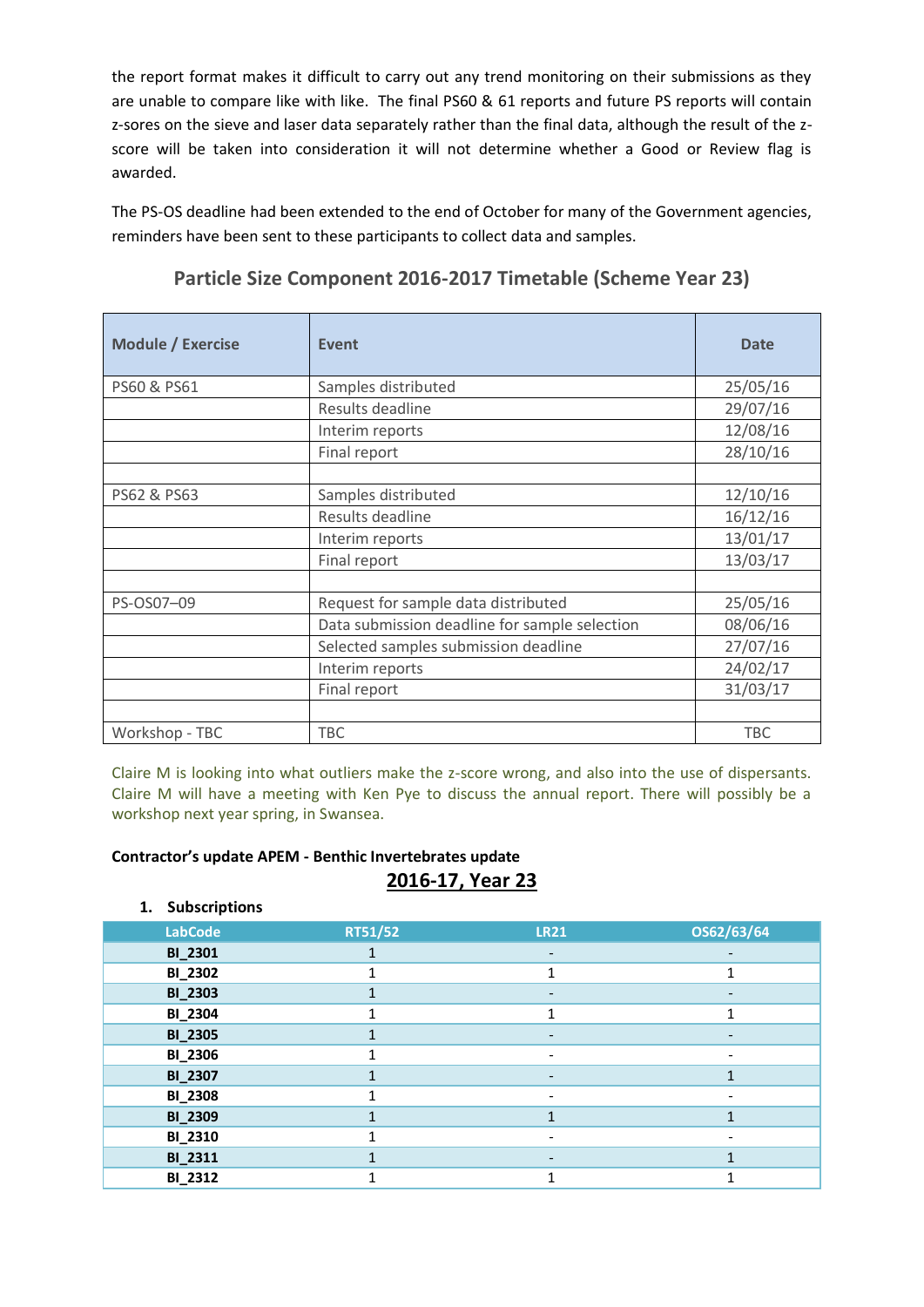| <b>LabCode</b> | RT51/52                  | <b>LR21</b>              | OS62/63/64     |
|----------------|--------------------------|--------------------------|----------------|
| <b>BI_2313</b> | $\mathbf{1}$             | $\mathbf{1}$             | $\mathbf{1}$   |
| <b>BI_2314</b> | $\mathbf{1}$             | $\mathbf 1$              | $\blacksquare$ |
| <b>BI_2315</b> | $\mathbf 1$              | $\mathbf 1$              | $\mathbf{1}$   |
| <b>BI_2316</b> | $\mathbf{1}$             | $\overline{\phantom{a}}$ | $\mathbf 1$    |
| <b>BI_2317</b> | $\mathbf{1}$             | $\blacksquare$           | $\mathbf{1}$   |
| <b>BI_2318</b> | $\mathbf{1}$             |                          | ÷              |
| <b>BI_2319</b> | $\mathbf 1$              | $\mathbf{1}$             | $\overline{a}$ |
| <b>BI_2320</b> | $\mathbf 1$              | $\mathbf 1$              | $\mathbf 1$    |
| <b>BI_2321</b> | $\mathbf{1}$             | $\overline{\phantom{a}}$ | $\mathbf{1}$   |
| <b>BI_2322</b> | $\mathbf{1}$             |                          | $\mathbf{1}$   |
| <b>BI_2323</b> | $\mathbf{1}$             | $\mathbf 1$              | $\mathbf{1}$   |
| <b>BI_2324</b> | 1 (RT52)                 |                          | ۰              |
| <b>BI_2328</b> | $\overline{a}$           | $\blacksquare$           | $\mathbf{1}$   |
| <b>BI_2329</b> |                          |                          | $\mathbf 1$    |
| <b>BI_2330</b> |                          | $\blacksquare$           | $\mathbf{1}$   |
| <b>BI_2331</b> |                          |                          | $\mathbf{1}$   |
| <b>BI_2332</b> | $\blacksquare$           | $\overline{a}$           | $\mathbf{1}$   |
| <b>BI_2333</b> |                          |                          | $\mathbf{1}$   |
| <b>BI_2334</b> |                          | $\overline{\phantom{0}}$ | $\mathbf 1$    |
| <b>BI_2335</b> |                          |                          | $\mathbf 1$    |
| <b>BI_2336</b> | $\frac{1}{2}$            | $\overline{\phantom{a}}$ | $\mathbf{1}$   |
| <b>BI_2337</b> | $\overline{\phantom{0}}$ |                          | $\mathbf{1}$   |
| <b>BI_2338</b> | $\overline{\phantom{0}}$ | $\overline{\phantom{a}}$ | $\mathbf 1$    |
| <b>BI_2339</b> |                          |                          | $\mathbf 1$    |
| <b>BI_2340</b> | $\frac{1}{2}$            | $\overline{\phantom{a}}$ | $\mathbf{1}$   |
| <b>BI_2341</b> | ÷,                       |                          | $\mathbf{1}$   |
| <b>BI_2342</b> | $\frac{1}{2}$            | $\overline{\phantom{a}}$ | $\mathbf 1$    |
| <b>BI_2343</b> | -                        | ÷                        | $\mathbf 1$    |
| <b>BI_2344</b> | $\overline{\phantom{0}}$ | $\blacksquare$           | $\mathbf 1$    |
| <b>BI_2345</b> | 4                        |                          | $\mathbf{1}$   |
| <b>BI_2346</b> | $\overline{\phantom{a}}$ | $\overline{\phantom{a}}$ | $\mathbf{1}$   |
|                | 24                       | ${\bf 10}$               | 33             |

# **2. 2016-2017, Year 23 Operations**

| <b>Exercise</b> | <b>Status</b>                                                                                                                                                            | <b>Returns / Comments</b>                                                                                                                                                                                          |
|-----------------|--------------------------------------------------------------------------------------------------------------------------------------------------------------------------|--------------------------------------------------------------------------------------------------------------------------------------------------------------------------------------------------------------------|
| <b>RT51</b>     | Specimens distributed 15/06/16;<br>Submission deadline passed 29/07/16;<br>Interim reports issued 12/08/16;<br>Ring Test Bulletin issued 31/10/16;<br>Exercise complete. | <b>General Ring Test;</b><br>20 out of 23 returns received; two<br>laboratories also supplied an extra set of<br>analyst results; three labs did not<br>participate; 1 lab was given an extension<br>until 8/8/16. |
| <b>RT52</b>     | Specimens distributed 12/10/16;<br>Submission deadline 16/12/16;<br>Interim report deadline 13/01/17;<br>Ring test Bulletin deadline 13/03/17;<br>Exercise in progress.  | Targeted Ring Test (Mollusca);<br>0 out of 24 returns received; new<br>participant added for this exercise.                                                                                                        |
| <b>LR21</b>     | Request for specimens distributed 15/06/16;<br>Submission deadline passed 29/07/16;<br>Analysis / reporting deadline 03/03/17;<br>Exercise in progress.                  | General;<br>6 out of 10 returns received; 1 lab will<br>not participate this year;<br>2 reported, to date.                                                                                                         |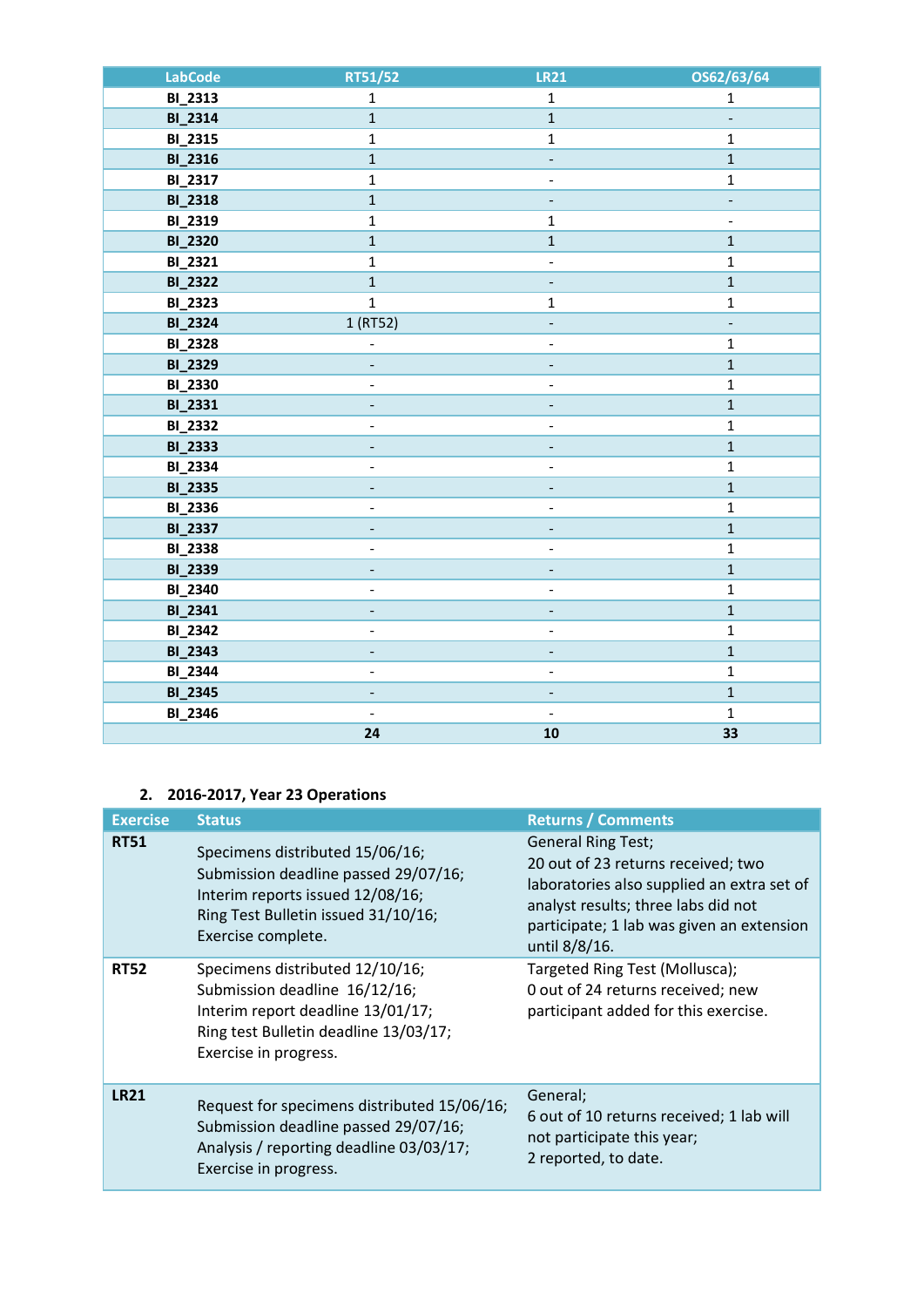| <b>Exercise</b> | <b>Status</b>                                                                                                                                                                                                                                                                                       | <b>Returns / Comments</b>                                                                                                                                                                                                                                                                                       |
|-----------------|-----------------------------------------------------------------------------------------------------------------------------------------------------------------------------------------------------------------------------------------------------------------------------------------------------|-----------------------------------------------------------------------------------------------------------------------------------------------------------------------------------------------------------------------------------------------------------------------------------------------------------------|
| OS62-64         | Samples requested 15/06/16;<br>Data submission deadline passed 01/07/16;<br>Sample submission deadline passed<br>$12/08/16$ ;<br>Extension until 31/10/16 for 14 laboratories<br>has passed;<br>Interim report final deadline 03/03/17;<br>Final report deadline 31/03/17;<br>Exercise in progress. | 21 out of 33 lists of samples received<br>including two labs not participate this<br>year;<br>19 out of 31 datasets received;<br>56 out of 93 samples received;<br>2 samples to be sent for external audit<br>(TBC);<br>24 samples analysed (+21 at reporting<br>stage);<br>8 out of 31 sets reported, to date. |
|                 |                                                                                                                                                                                                                                                                                                     |                                                                                                                                                                                                                                                                                                                 |

# **3. Outstanding issues**

Remedial actions are continuing to be tracked from 2013/14 (Year 20) and are summarised at the end of this report.

A number of Own Sample data sets are still outstanding; final reminders will be issued to ensure that these samples can be processed and fully reported before April 2017.

# **4. Workshop**

The taxonomic workshop was held on  $11<sup>th</sup> - 15<sup>th</sup>$  October 2016 at the FSC Millport Field Centre. Vasily Radashevsky presented an update on Spionidae and João Gil presented on Paraonidae. There were 26 participants from 18 organisations (excluding APEM & leaders). A £45 reduction in the workshop fee was applied because the total number of attendees exceeded 30 (inclusive of external leaders and APEM staff). A summary of the workshop feedback forms has been supplied to Myles O'Reilly; the workshop was well received by all accounts. The workshop was delivered within budget. The lecturers would like to publish their keys and there may be a small fee to NMBAQC for opensource publishing. Cost-wise the venue was very good, but the seating in the laboratory was not ideal.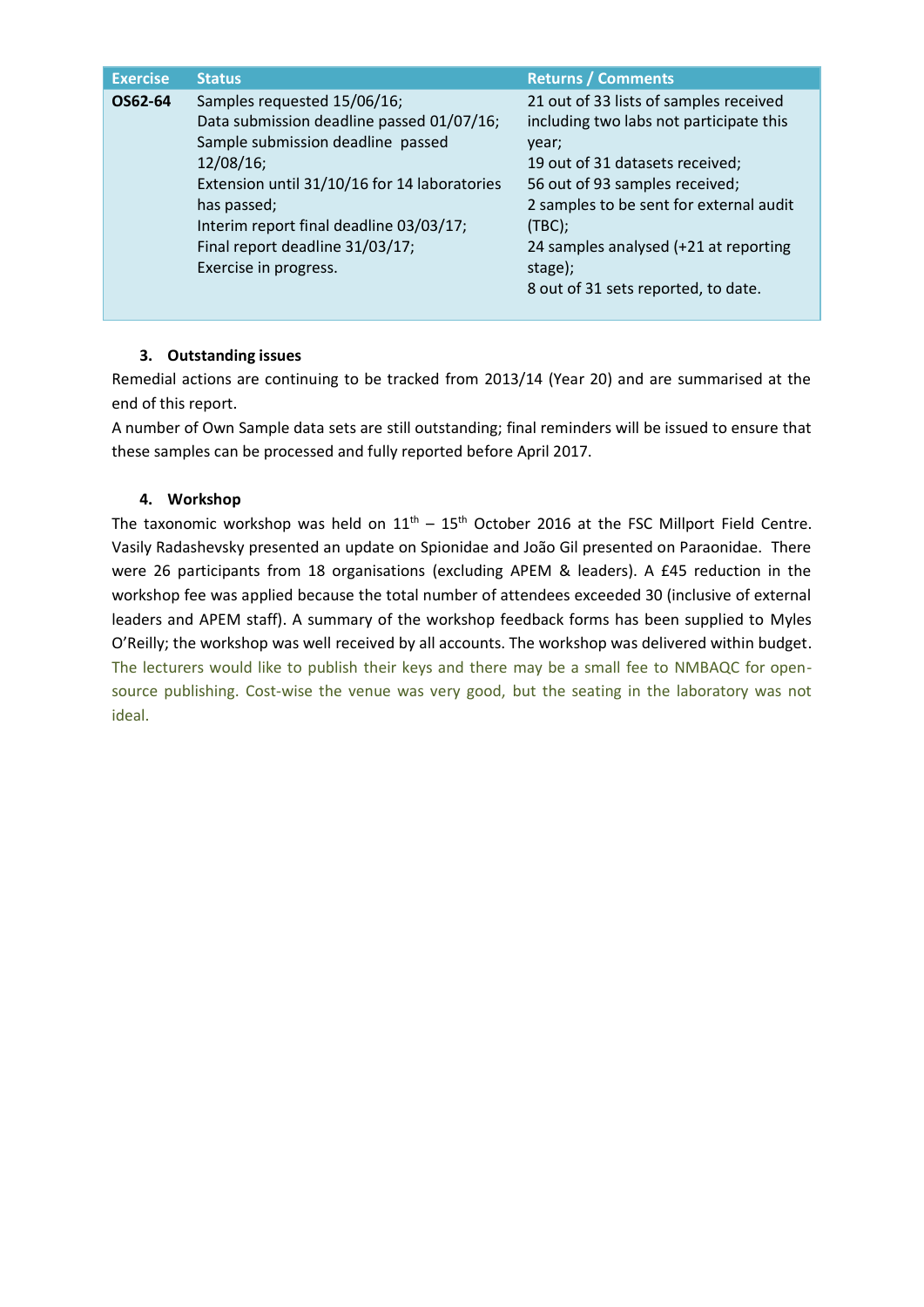# **Remedial Action Year 20 (2013/2014)**

|                |                  |              | <b>OS53</b>                                                                | <b>OS54</b>  |                                                                            | <b>OS55</b>              |                                                                            |
|----------------|------------------|--------------|----------------------------------------------------------------------------|--------------|----------------------------------------------------------------------------|--------------------------|----------------------------------------------------------------------------|
| Lab code       | OS reported      | <b>Score</b> | <b>RA</b>                                                                  | <b>Score</b> | <b>RA</b>                                                                  | <b>Score</b>             | <b>RA</b>                                                                  |
| <b>BI_2001</b> | 26 March 2015    |              |                                                                            |              |                                                                            | 88.889                   | <b>RA</b> outstanding                                                      |
| <b>BI_2002</b> | 26 March 2015    | 85.714       | RA completed 2/4/15                                                        |              |                                                                            | ٠                        |                                                                            |
| BI_2016        | 18 March 2015    | 88.213       | RA completed 8/4/15                                                        | 85.482       | <b>RA outstanding</b>                                                      | $\blacksquare$           |                                                                            |
| <b>BI_2017</b> | 27 March 2015    |              |                                                                            |              |                                                                            | 70.588                   | RA outstanding                                                             |
| BI_2019        | 25 March 2015    | $\sim$       |                                                                            | 78.431       | <b>RA</b> outstanding                                                      | 78.161                   | RA outstanding                                                             |
| <b>BI_2023</b> | 27 March 2015    | 80.000       | RA completed 29/4/15                                                       |              |                                                                            | ٠                        |                                                                            |
| <b>BI_2029</b> | 25 March 2015    | 89.899       | RA completed 4/6/15                                                        | 83.706       | RA completed 4/6/15                                                        | $\overline{\phantom{a}}$ |                                                                            |
| <b>BI_2030</b> | 18 February 2015 |              |                                                                            |              |                                                                            | 89.916                   | RA completed 16/7/15                                                       |
| <b>BI_2033</b> | 27 March 2015    | 43.478       | <b>RA</b> outstanding                                                      | 63.768       | <b>RA outstanding</b>                                                      | 69.333                   | <b>RA outstanding</b>                                                      |
| <b>BI_2046</b> | 18 March 2015    | 66.667       | RA completed 18/3/15                                                       |              |                                                                            |                          |                                                                            |
| BI_2047        | 30 March 2015    |              |                                                                            | 40.000       | RA completed 2/7/15                                                        | 77.362                   | RA completed 2/7/15 -<br>evaluated Aug 2016 - Fail,<br>further RA required |
| <b>BI_2048</b> | 30 March 2015    | 70.424       | RA completed 2/7/15 -<br>evaluated Aug 2016 - Fail,<br>further RA required | 89.384       | RA completed 2/7/15 -<br>evaluated Aug 2016 - Fail,<br>further RA required | 86.607                   | RA completed 2/7/15 -<br>evaluated Aug 2016 - Fail,<br>further RA required |
| <b>BI_2056</b> | 30 March 2015    | 63.758       | <b>RA</b> outstanding                                                      | 71.795       | <b>RA outstanding</b>                                                      | 88.446                   | <b>RA outstanding</b>                                                      |
| <b>BI_2058</b> | 25 March 2015    |              |                                                                            | 66.667       | <b>RA outstanding</b>                                                      | ٠                        |                                                                            |
| <b>BI_2059</b> | 30 March 2015    | 84.058       | <b>RA</b> outstanding                                                      | $\sim$       |                                                                            | 85.714                   | <b>RA outstanding</b>                                                      |
| BI_2071        | 19 May 2015      | 15.942       | <b>RA</b> outstanding                                                      | 40.945       | <b>RA</b> outstanding                                                      | 49.505                   | <b>RA</b> outstanding                                                      |

**\*NB – Outstanding remedial action includes 4 CMA labs that sub-contract analysis**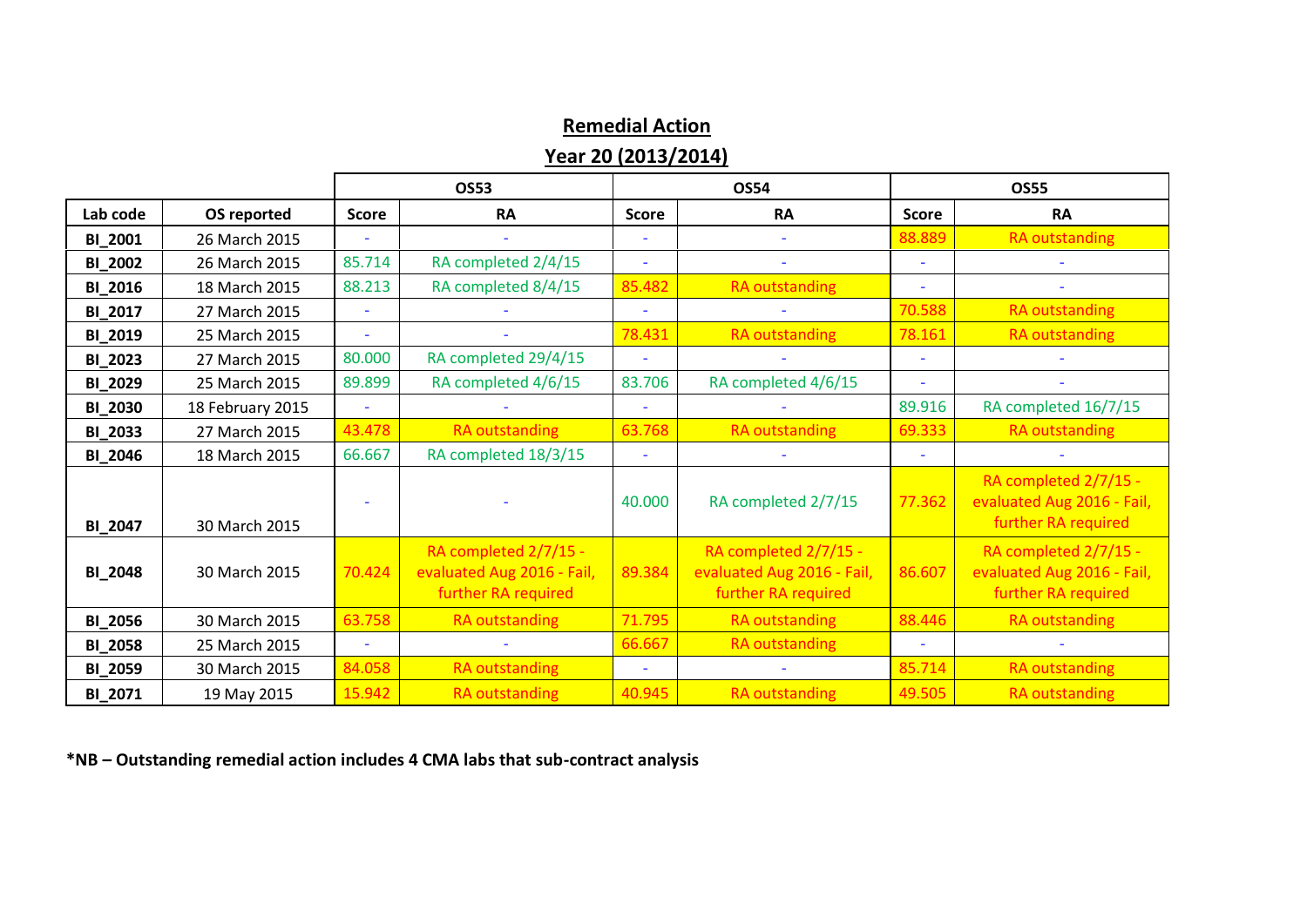# **Year 2014/2015 (Year 21)**

|                |                   |                          | <b>OS56</b>                                                                      | <b>OS57</b>              |                                                                        | <b>OS58</b>  |                                                                        |
|----------------|-------------------|--------------------------|----------------------------------------------------------------------------------|--------------------------|------------------------------------------------------------------------|--------------|------------------------------------------------------------------------|
| Lab code       | OS reported       | <b>Score</b>             | <b>RA</b>                                                                        | <b>Score</b>             | <b>RA</b>                                                              | <b>Score</b> | <b>RA</b>                                                              |
| <b>BI_2106</b> | 14 May 2015       | 72.607                   | RA outstanding                                                                   | 52.174                   | <b>RA outstanding</b>                                                  |              |                                                                        |
| <b>BI_2113</b> | 24 November 2015  |                          |                                                                                  | 88.889                   | RA completed 8/12/14                                                   | $\sim$       |                                                                        |
| <b>BI_2115</b> | 23 April 2015     | 89.283                   | RA completed 30/6/15                                                             | 70.852                   | RA completed 30/6/15                                                   | $\sim$       |                                                                        |
| <b>BI_2118</b> | 26 May 2015       |                          |                                                                                  | 55.039                   | RA outstanding                                                         | $\sim$       |                                                                        |
| <b>BI_2121</b> | 26 May 2015       | $\overline{\phantom{a}}$ | $\overline{\phantom{a}}$                                                         | 78.987                   | <b>RA outstanding</b>                                                  | 89.431       | RA outstanding                                                         |
| <b>BI_2126</b> | 24 April 2015     | 89.320                   | <b>RA</b> outstanding                                                            | 82.784                   | RA outstanding                                                         | 78.008       | RA outstanding                                                         |
| <b>BI_2127</b> | 15 May 2015       | 68.803                   | RA completed 24/08/15<br>(without APEM<br>agreement) - TO BE<br><b>EVALUATED</b> | 63.106                   | RA completed 24/08/15<br>(without APEM agreement)<br>- TO BE EVALUATED | 55.738       | RA completed 24/08/15<br>(without APEM agreement)<br>- TO BE EVALUATED |
| <b>BI_2128</b> | 19 May 2015       | 85.584 (from<br>76.43)   | <b>Specimens reviewed</b><br>May 2016; RA<br>outstanding                         | 87.879                   | <b>RA outstanding</b>                                                  | 76.471       | <b>Specimens reviewed May</b><br>2016; RA outstanding                  |
| <b>BI_2131</b> | 24 September 2015 |                          |                                                                                  | $\overline{\phantom{a}}$ |                                                                        | 75.000       | RA outstanding                                                         |
| <b>BI_2132</b> | 26 May 2015       |                          |                                                                                  | $\overline{\phantom{a}}$ |                                                                        | <b>FAIL</b>  | RA outstanding                                                         |
| <b>BI_2133</b> | 29 September 2015 | 83.426                   | RA outstanding                                                                   | $\overline{\phantom{a}}$ |                                                                        |              |                                                                        |
| <b>BI_2138</b> | 26 May 2015       |                          |                                                                                  | 88.889                   | RA completed 11/12/15                                                  | 77.512       | RA completed 11/12/15                                                  |

**\*NB – Outstanding remedial action includes 5 CMA labs that sub-contract analysis (or CMA samples submitted under a contractor's subscription)**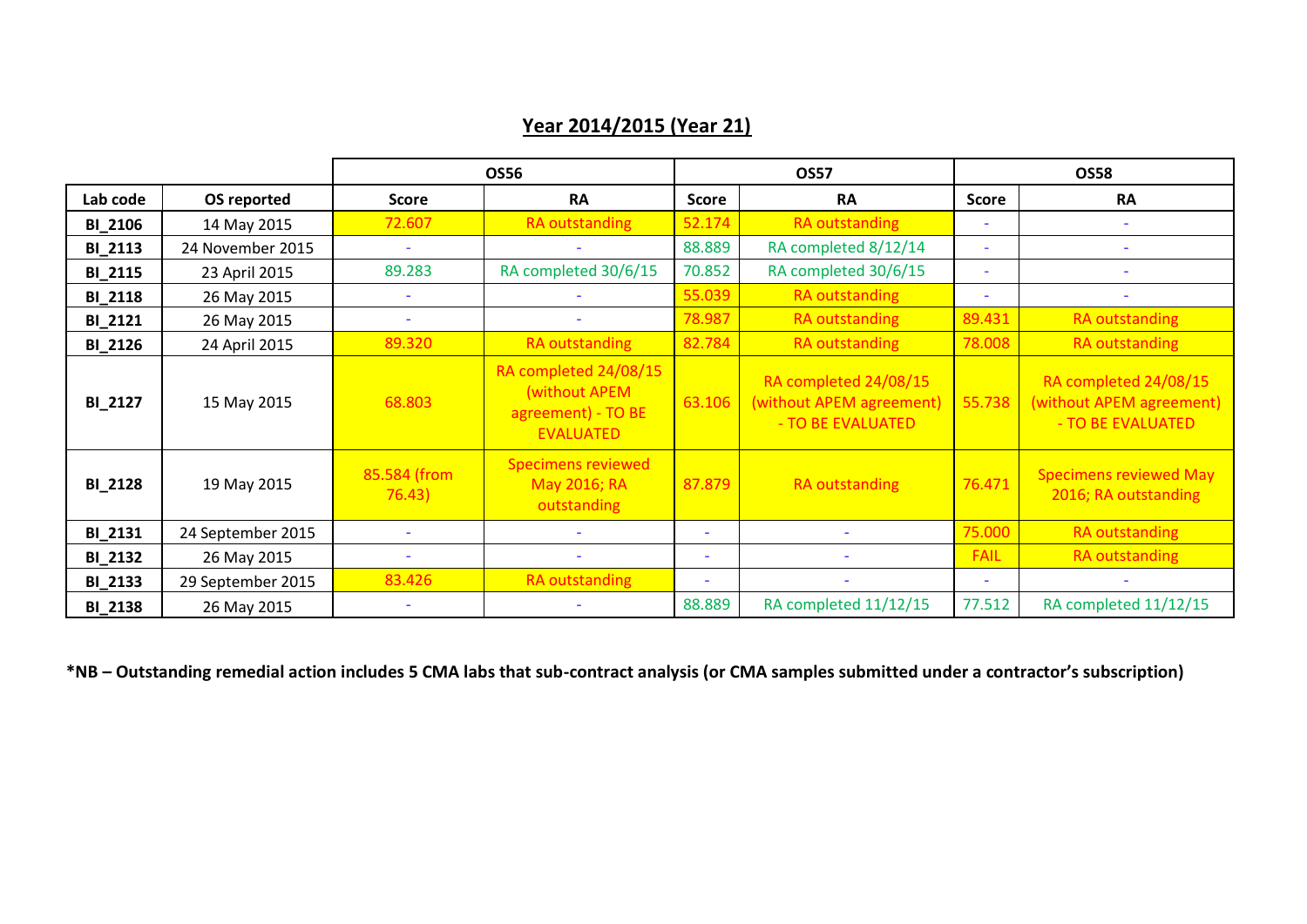# **OS59 OS60 OS61 Lab code OS reported Score RA Score RA Score RA BI** 2203 18 December 2015 6.48 RA outstanding 0.300 RA outstanding 0 RA outstanding **BI\_2205** 23 March 2016 86.588 RA outstanding - - - - **BI\_2213** 05 January 2016 - - 85.623 RA outstanding 85.106 RA outstanding **BI\_2218** 04 March 2016 - - 81.000 RA completed 18/5/16 - - **BI\_2229** 29 March 2016 - - 73.684 RA completed 5/5/16 - -

**BI** 2232 23 March 2016 - - 88.889 RA completed 22/4/16 - - -**BI\_2234** 23 March 2016 84.564 RA completed 12/09/16 - - - - **BI\_2236** 18 February 2016 88.571 RA completed 18/2/16 - - - -

**BI\_2239** 06 January 2016 <mark>72.165 RA outstanding 85.625 RA outstanding 89.971 RA outstanding</mark> **BI\_2240** 23 December 2015 - | - | - | - | - | 76.923 RA completed 19/1/16

**\*NB – Outstanding remedial action includes 2 CMA labs that sub-contract analysis (or CMA samples submitted under a contractor's subscription)**

# **Year 2015/2016 (Year 22)**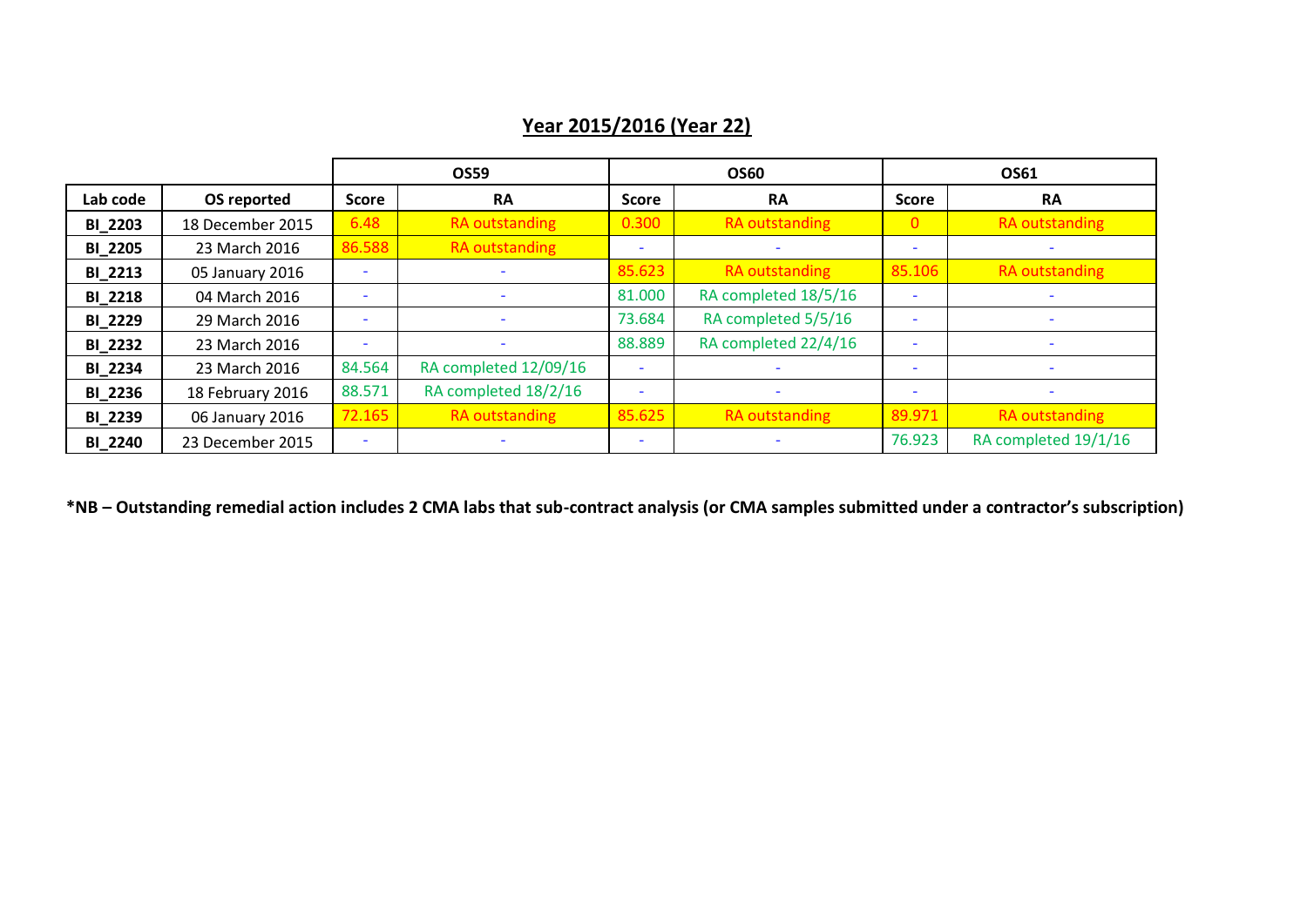| Invertebrate Component 2016-2017 Timetable (Scheme Year 23) |  |  |
|-------------------------------------------------------------|--|--|
|-------------------------------------------------------------|--|--|

| <b>Date</b>                                    |
|------------------------------------------------|
| 15/06/16                                       |
| 29/07/16                                       |
| 12/08/16                                       |
| 28/10/16                                       |
|                                                |
| 12/10/16                                       |
| 16/12/16                                       |
| 13/01/17                                       |
| 13/03/17                                       |
|                                                |
| 15/06/16                                       |
| 29/07/16                                       |
| 03/03/17                                       |
|                                                |
| 15/06/16                                       |
| 01/07/16                                       |
| 12/08/16                                       |
| 03/03/17                                       |
| 31/03/17                                       |
|                                                |
| $11 - 15$ <sup>th</sup><br>October 2016        |
| Protocol and request for specimens distributed |

# **Benthic Invertebrate literature database**

The Benthic Invertebrate literature database has not been updated since 2013 and it is only working with older versions of internet explorer. Apem Ltd has a word document with all the recent literature on it which could be made into a pdf. We could then ask the participants to feedback on this to see if any recent literature is missing.

# **Taxonomic discrimination protocol**

There is great variety in taxonomic identification and sometimes an overcautious level of identification. At the moment we are using the workshops to determine taxonomic discrimination levels for species discussed and the outcome from these discussions should be included on the web site.

# **Macroalgae**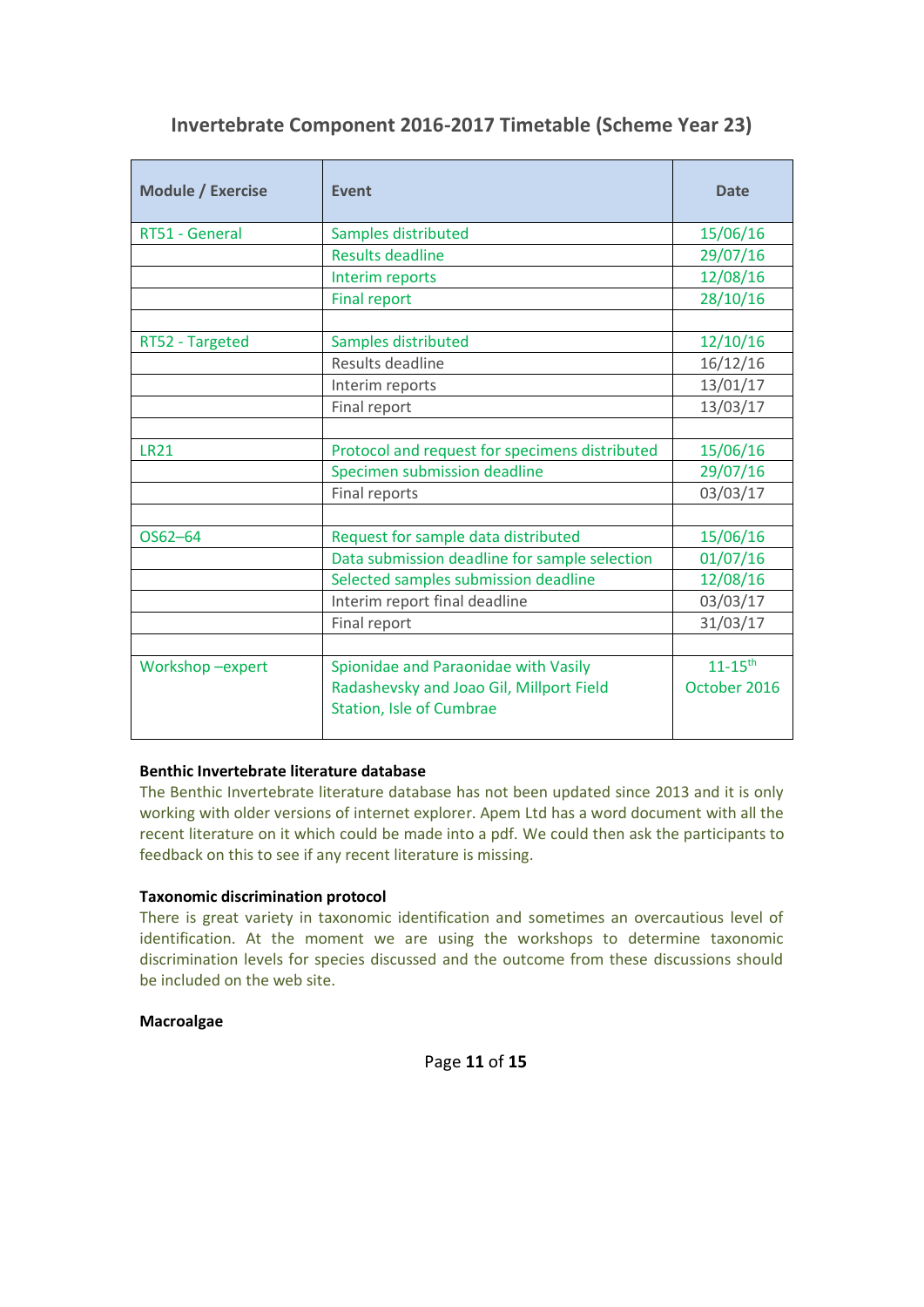The certificates have been sent out. Claire Y will call Emma soon to discuss the programme for next year. Emma pointed out the conflict of interest, with Claire Y both participating and being the contract manager for the test, so wanted to know how we could demonstrate impartiality. Myles had just been on a course and the conclusion there was that if you were involved in writing the tender, then you shouldn't be involved in the evaluation of the contracts. These are all training exercises and there is no financial gain, and as long as we undertake safeguards, this shouldn't make a difference. Action Astrid to draft a sentence to state this.

| <b>Laboratory Code</b> | 2010 / 2017 Farticipation<br><b>Fish Reverse Ring Test</b> | <b>Fish Ring Test</b>        |
|------------------------|------------------------------------------------------------|------------------------------|
| F 2301                 | Υ                                                          | Y                            |
| F 2302                 | $\overline{\phantom{0}}$                                   | Υ                            |
| F 2303                 | Υ                                                          | -                            |
| F_2304                 | Υ                                                          | $\overline{a}$               |
| F 2305                 | Υ                                                          | Y                            |
| F_2306                 | Υ                                                          | Υ                            |
| F_2307                 | Υ                                                          | $\overline{\phantom{a}}$     |
| F_2308                 | Υ                                                          | $\qquad \qquad \blacksquare$ |
| F 2309                 | Υ                                                          | Υ                            |
| F 2310                 | Υ                                                          | $\overline{a}$               |
| F 2311                 | Υ                                                          | $\qquad \qquad \blacksquare$ |
| F 2312                 | Υ                                                          | $\overline{a}$               |
| F 2313                 | Υ                                                          | $\overline{\phantom{0}}$     |
| F 2314                 | Υ                                                          | $\qquad \qquad -$            |
| $F_2315$               | Υ                                                          | $\qquad \qquad -$            |
| F 2316                 | Υ                                                          | $\overline{\phantom{a}}$     |
| F 2317                 | Υ                                                          | $\qquad \qquad \blacksquare$ |
| F 2318                 | Υ                                                          | Υ                            |
| F 2319                 | $\overline{a}$                                             | Υ                            |
| F 2320                 | $\qquad \qquad -$                                          | Υ                            |
| F 2321                 | Υ                                                          | Υ                            |
| F 2322                 | Υ                                                          | Υ                            |
| $F_2323$               | Υ                                                          | Υ                            |
| F_2324                 | Υ                                                          | Y                            |
| F 2325                 | $\overline{\phantom{m}}$                                   | Y                            |
| $F_2326$               | $\frac{1}{2}$                                              | Υ                            |
| F 2327                 | Υ                                                          | Υ                            |
|                        |                                                            |                              |
| <b>Total</b>           | 22                                                         | 15                           |

#### **Contractor's update Thomson Ecology- Fish update 2016 / 2017 Participation**

(List correct as of 1 November 2016)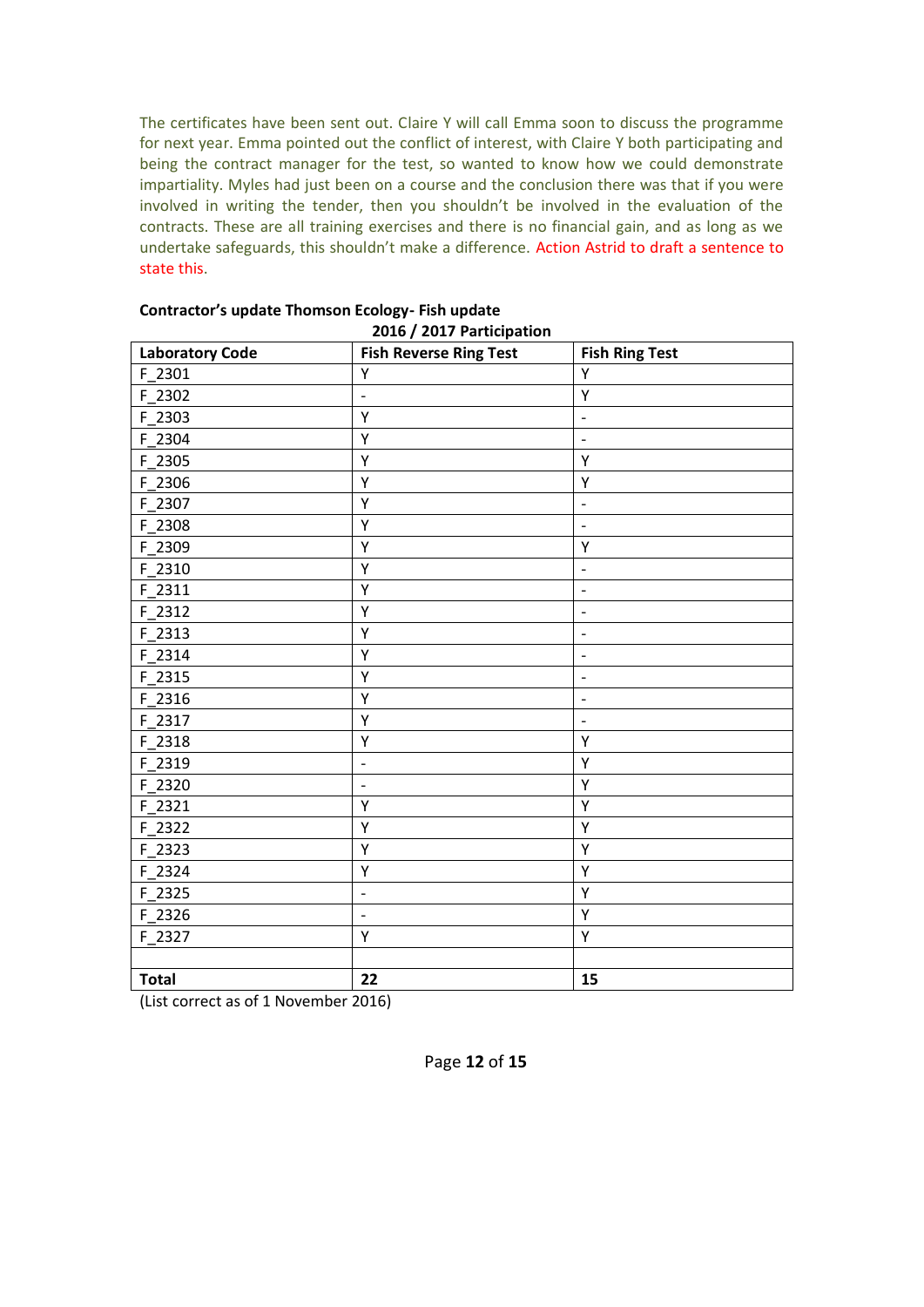| Exercise / Report                             | Event / Date                                                                                                                                                                                                  | <b>Notes</b>                    |
|-----------------------------------------------|---------------------------------------------------------------------------------------------------------------------------------------------------------------------------------------------------------------|---------------------------------|
| F_RRT08<br>Protocol and request for specimens |                                                                                                                                                                                                               | Fifteen fish taxa to be from NW |
|                                               | distributed                                                                                                                                                                                                   | European waters                 |
|                                               | 05/09/16. Completed.                                                                                                                                                                                          | (CSEMP where appropriate).      |
|                                               | Fish boxes for sending RRT specimens<br>distributed<br>prepared<br>and<br>to<br>participants upon request. Completed.<br>deadline<br>Specimen submission<br>09/12/16. Pending.<br>Bulletin deadline 10/03/17. |                                 |
| <b>F RT10</b>                                 | Distribution of samples                                                                                                                                                                                       | <b>General Fish Ring Test</b>   |
|                                               | 05/12/2016. Pending.                                                                                                                                                                                          | Assorted Fish Taxa (15 taxa).   |
|                                               | Results deadline 03/02/2017.<br>Bulletin deadline 17/02/17.                                                                                                                                                   |                                 |
|                                               | Bulletin deadline 31/03/17.                                                                                                                                                                                   |                                 |
| <b>Annual Report</b>                          |                                                                                                                                                                                                               | <b>Annual Report</b>            |
|                                               |                                                                                                                                                                                                               | Detailing exercises and results |
|                                               |                                                                                                                                                                                                               | from RRT and RT exercises.      |

## **Progress on circulations- Scheme Year 2016/17 Fish component**

### **Other news**

All SOP certificates have been signed and sent to participants. Thanks to Astrid Fischer for her help in distributing them.

Due to Sarah Hussey leaving Thomson Unicomarine Ltd. recently, the fish component is currently administered by a team of three people: Ruth Barnich and Karina Jacobsen for administration and Mike Hill for fish identification.

There have been a few issues with reports, Jim has had some comments, and will discuss these with Ruth. Substantiated comments should be specified in the next tender. Some bulletins have been reissued- this should be clear on the NMBAQC web site- e.g. 'revision 1'. It should be the contract managers who send the approved documents to Astrid, not the contractor, action all contract managers to ensure this is done. Action all contractors to send contract managers files in editable format (e.g. word, not pdf).

## **Zooplankton update**

The ring test is being prepared to be sent out next week. There are 11 laboratories participating, 4 of which are competent monitoring agencies, 3 international laboratories and several contractors. The committee commented that it was good to see the ring test

## Page **13** of **15**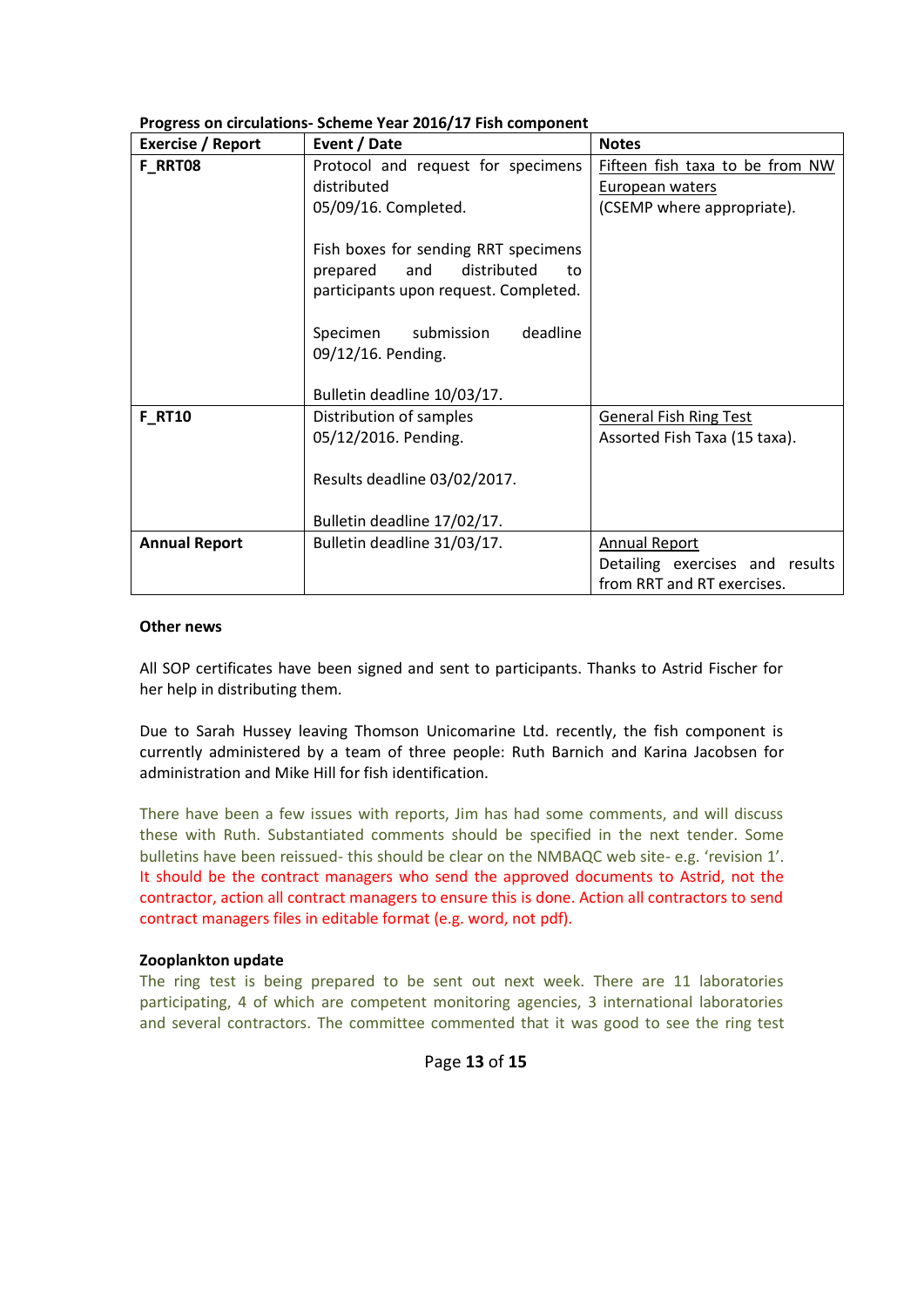being set up, as it will help to getting people to use the same data and setting quality control.

## **AOB**

### Annual Report 2015/2016

#### % Re-analysis for external QC

CMAs should state this in their tenders. This should be 5% or at least 3 samples (whichever is higher) and a reference check or targeted reference check. If you want quality of a dataset you would need at least OS and LR exercise. It would be good to have example contract requirements with legally scrutinized words that everyone could copy to include in CMA tenders. The 3 samples is the barest minimum and the committee is aspiring to 5% of project plus reference collection. Action Jim/Keith to send documents that they have used to specify QA/QC requirements. The level of QA is important and any contracting agency should be looking for external QA that is contracted out. There should be some guidance on the NMBAQC web site but there is the potential to give the idea that NMBAQC is trying to get the monopoly for contracts. It needs to be open for others to do this, but it would be good to have an umbrella under which the specific requirements are laid out. CMAs should be insisting on best practise. Action Astrid to draft a paragraph on this.

### Seabird and cetacean monitoring methods

David J and Astrid were recently emailed by Mark Lewis from JNCC, regarding best practice and data standards for seabird and cetacean monitoring methods. David J explained to Mark that NMBAQC does not accredit existing methods, but suggested that Mark would take a similar route as for the epibiota component and draft some best practise guidelines. At the moment all the analysis undertaken is very different, but the same was true for epibiota, and it should be possible to collate this all to a common standard. This can then be followed up with a workshop. Action David J to send the email correspondence to Henk. ECAS have a training scheme for specific types of seabirds, and their scheme is up and running. It would be good if the endorsement comes from an industry expert and explains the minimum standard which needs to be adhered to. Action David J to get back to Mark.

#### Contractor's queries

In the OS exercise some contractors felt that they were being judged against the Apem Ltd taxanomic discrimination protocol for damaged and juvenile individuals, and that overcautious IDs were penalised. They felt that it was Apem Ltd leading the scheme rather than NMBAQC. Myles said that he had asked Apem Ltd to put their protocols on the web site to increase transparency but it seemed to have backfired. It was meant to open up discussions for taxonomic discrimination protocols (TDP). The workshop TDPs will be on the web site and we should work towards a draft TDP which can be updated. The wording needs to be rephrased so that it is clear this is coming from NMBAQC not Apem Ltd. It is also important to gauge the caution in the ID- 10% overcautious would be OK, but 50% wouldn't. Tim suggested taking the 100 most abundant species in Unicorn (action Graham to extract) and then ask participants to what level they would take this e.g. if the limbs are missing, if it is a